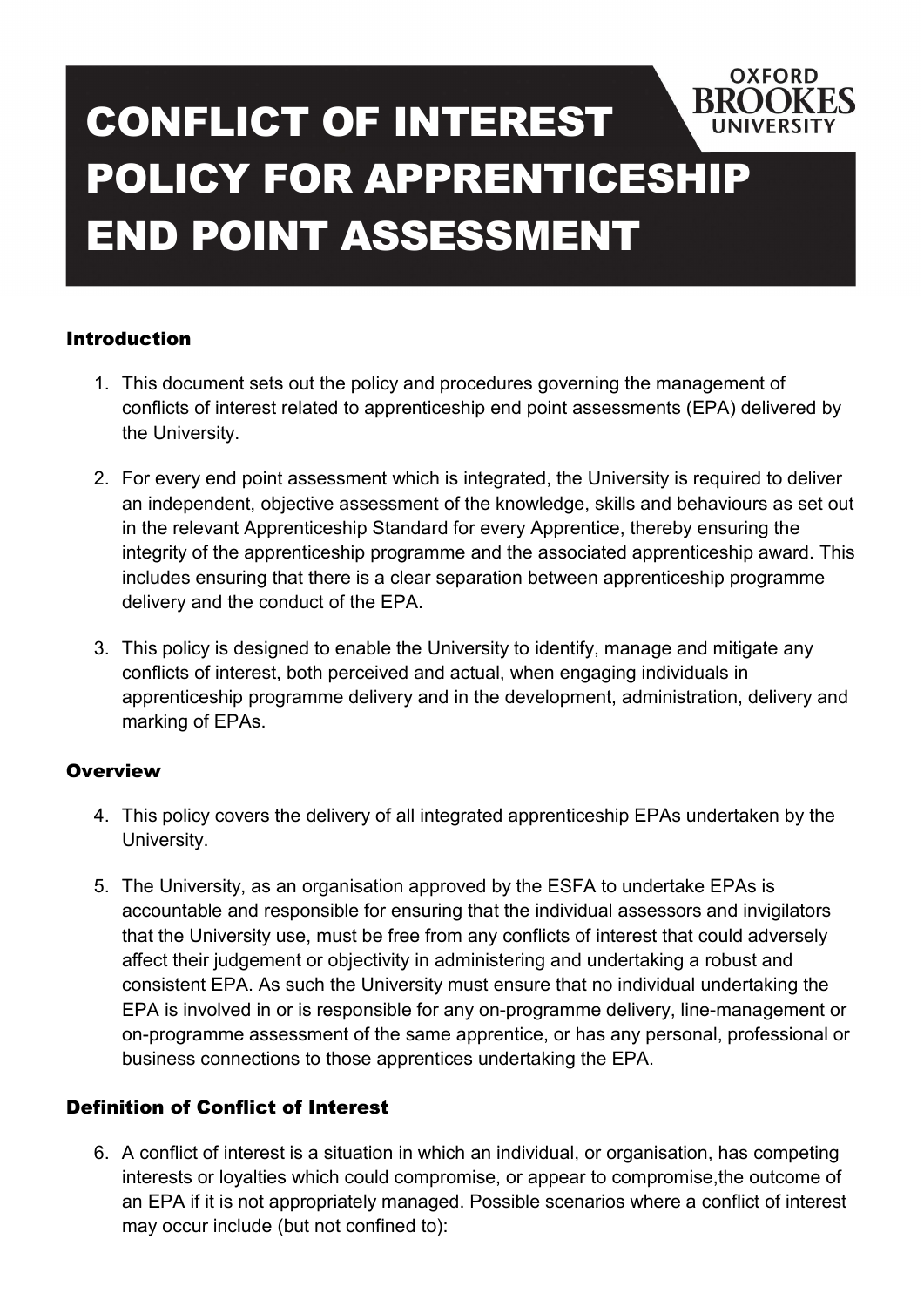6.1 The University is involved in both the EPA and the training delivery of an Apprenticeship Standard.

6.2 An individual may be employed by the University and has links with and/or is also employed in the same organisation as the apprentice.

6.3 When an individual has a position of authority in one organisation that conflicts with his or her interests in another organisation.

6.4 An individual involved in EPA has a prior link with the apprentice or their employer for the Apprenticeship Standard they are assessing against. For example, they may have friends or relatives working with the apprentice, or who have delivered the teaching elements of the apprenticeship.

6.5 Where an individual working on the EPA has personal interests (paid or unpaid) in the employer organisation undergoing the EPA.

6.6 Where an individual participating has a personal or business gain from the outcome of the assessment.

6.7 Where an individual undertaking the EPA of apprentices for an organisation within which they have previously worked, trained, managed or assessed the same Apprentice.

#### Scope

- 7. This policy applies to all staff taking part in or supporting an EPA as defined above. This includes individuals involved with any aspect of the delivery of an EPA, and also in the creation, distribution, marking or any other activity connected with tests and assessments, resources or services used within the EPA.
- 8. Explicitly included in scope for this policy are all employees, contractors, agency or associate staff, verifiers/examiners and other support roles involved in making judgments in relation to the EPA outcome.

#### **Principles**

9. As an EPA organisation, the University will:

9.1 Ensure that there is a clear separation between apprenticeship programme delivery and the conduct of EPAs, including ensuring that those involved in EPAs are not also involved in, nor responsible for any on-programme delivery, line-management or onprogramme assessment of the same apprentices.

9.2 Ensure that anyone involved in the EPA process is free from any conflicts of interest that could adversely affect their judgement or objectivity in administering and undertaking robust and consistent EPA (in line with the requirements set out in the Assessment Plan for the Apprenticeship Standard).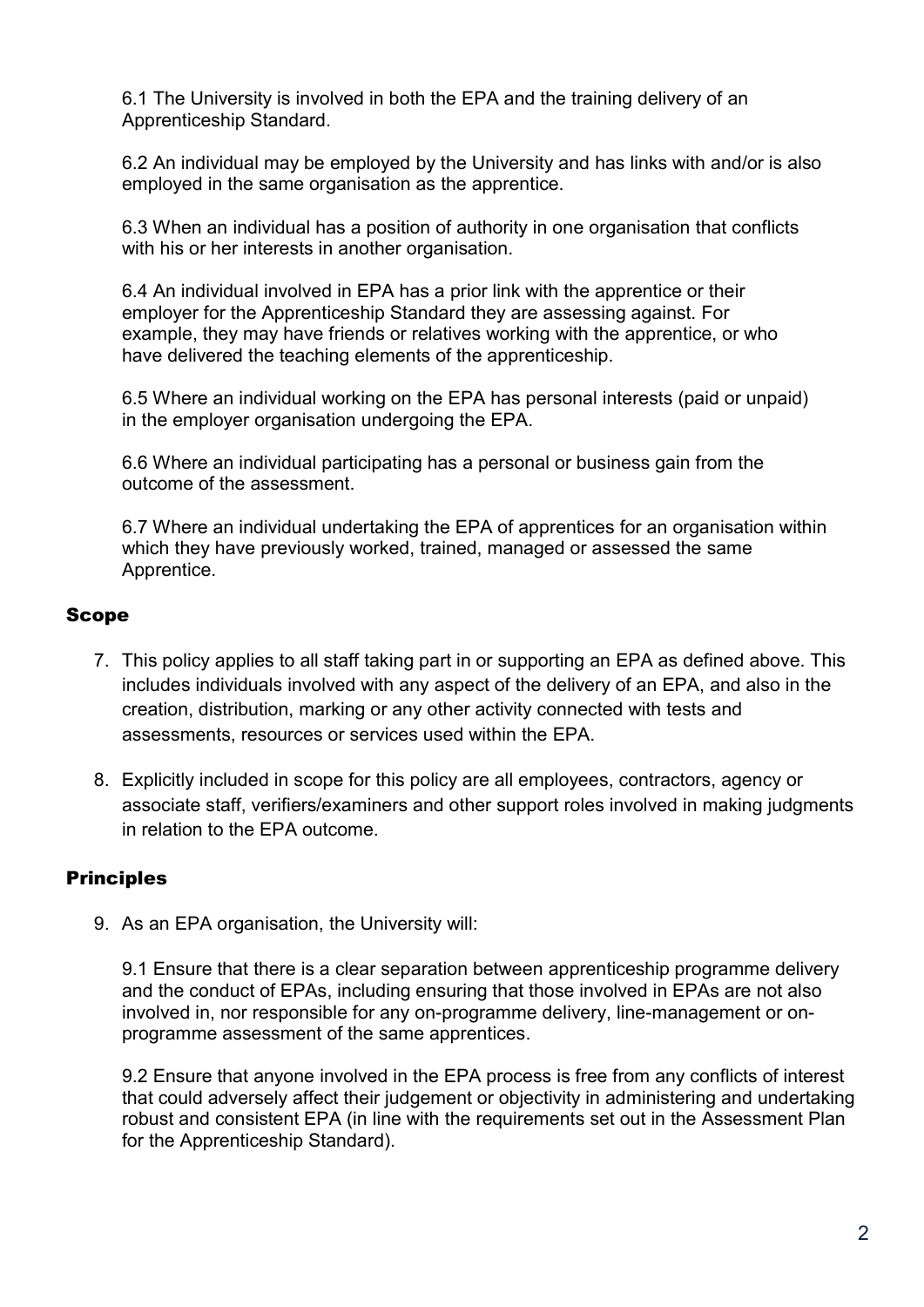9.3 Ensure that the recruitment process for those involved in EPA clearly set out the individual's obligation to declare any actual or perceived conflict of interest.

9.4 Ensure that anyone who has access to confidential assessment material associated with EPA (including those contributing to the development, administration and marking of assessments) is independent of the apprentice.

#### **Responsibilities**

- 10. The Academic Registrar is responsible for the Conflict of Interest policy and guidance, and this responsibility includes the annual review of policy and process.
- 11. The relevant Associate Dean Education & Student Experience (ADESE) is responsible for the briefing and training of staff and for the management and decisions regarding conflicts of interest in relation to EPAs, and the action taken regarding potential and actual instances of conflict of interest. A breach of the Conflict of Interest policy must be reported in writing by the ADESE to the Academic Registrar.

12. Programme Leads (PLs) are responsible for:

- Early identification of, and planning for, conflict of interest as part of their responsibilities and the planning for every individual EPA.
- Ensuring that all organisations and individuals contributing to an EPA are clear on the impact of the policy on their roles and for full implementation of the policy.
- Ensuring that all individuals (as defined in paragraphs 8 and 9) complete a Declaration of Interest (DoI) Form (Annex A) prior to conducting any EPAs.
- Where needed, implement mitigating actions before the EPA commences escalating the issue to the Academic Registrar for advice and guidance if required.
- Ensuring that relevant staff have access to this policy.

13. All individuals involved in the delivery of EPAs are responsible for:

- Ensuring that they are familiar with this policy and that they proactively declare any actual or perceived conflict of interest using the Declaration of Interest (DoI) Form (Annex A).
- Notifying their PL, at any point, if an actual or perceived conflict of interest arises which is not reflected in their DoI form.
- Raising concerns relating to a conflict of interest directly with the ADESE.

14. The central Apprenticeships team are responsible for:

● Maintaining a register of all individuals involved in EPA, including details of any declared conflicts of interest and mitigating actions if relevant.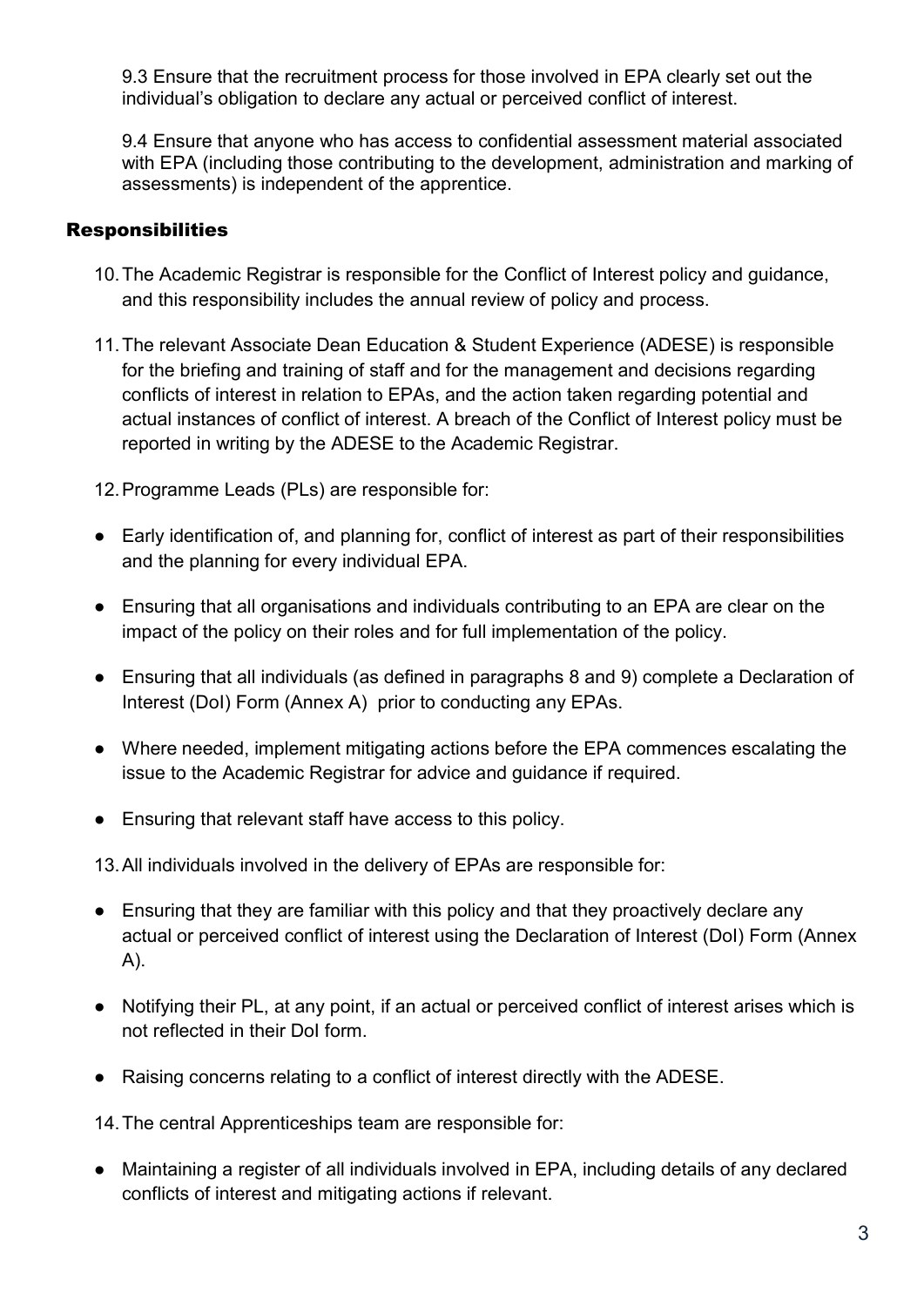#### Further Advice and Guidance

- 15. Failure to declare actual or perceived conflicts of interest or to comply with any stipulated plan for managing the disclosed conflict will be considered a serious matter.
- 16. If an individual has concerns regarding a perceived conflict of interest relating to a third party, this may be raised in confidence with the Academic Registrar. If, once all internal complaints procedures have been exhausted, there continues to be concern, individuals are entitled to disclose information without fear of reprisal in accordance with the University's Whistleblowing Policy.

Owner: Head of UK Partnerships and Apprenticeships Date approved: 22nd March 2022 (by QLIC) Next Review date: March 2023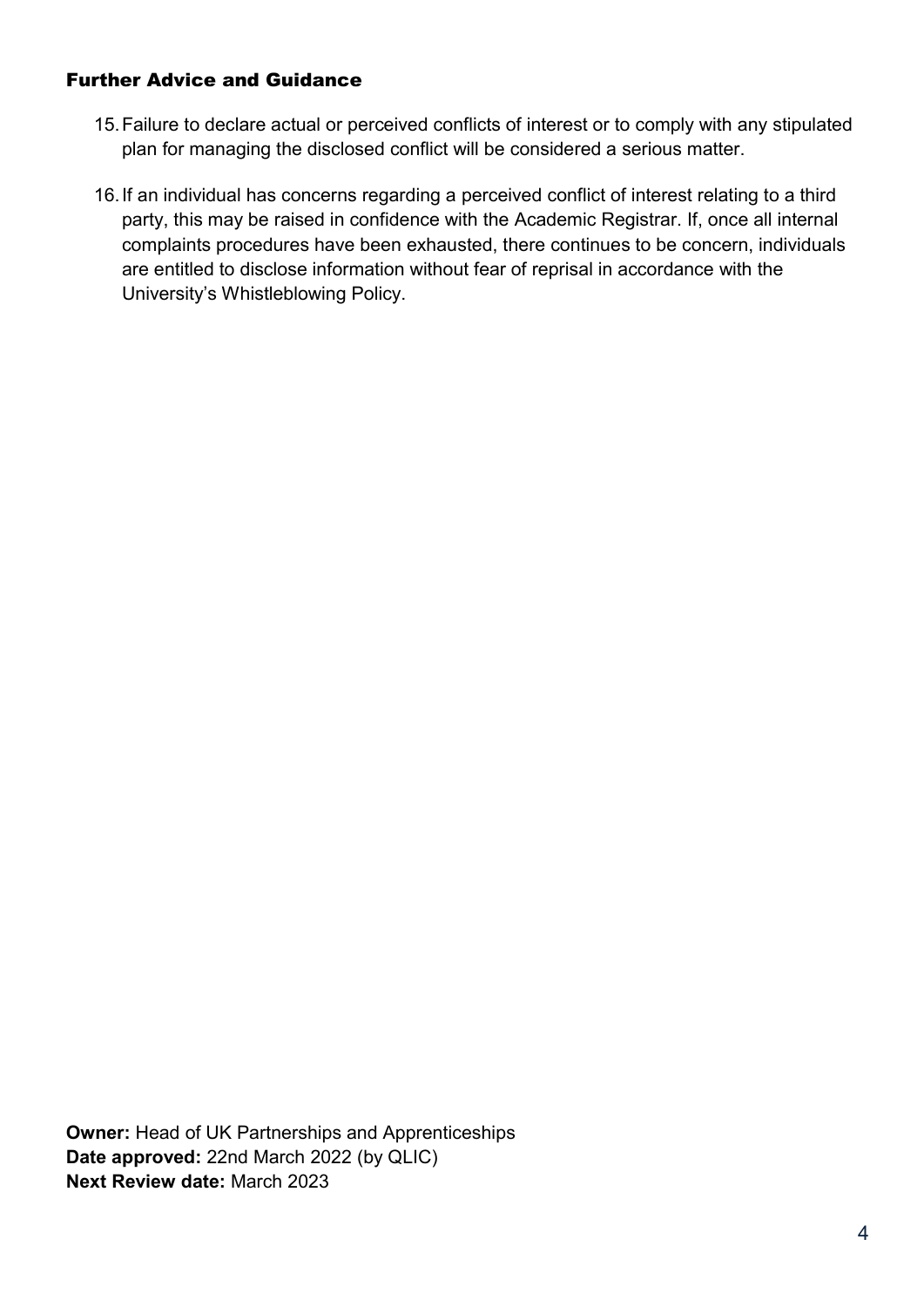# Annex A

#### End Point Assessment - Declaration of Interest Form

This declaration confirms the relationship and interests of staff members involved in End Point Assessments (EPA) that the University undertakes as part of an apprenticeship programme. Every individual involved in the EPA is required to review and declare with respect to the provider organisation and the organisations the apprentices are employed by, as set out below any professional, personal, financial, familial or other link or interest.

#### Guidance

1. This form should be completed in accordance with the End Point Assessment - Conflict of Interest Policy.

2. Declarations must describe the interest clearly and confirm whether this is a direct interest, in that it relates to the staff member or an indirect interest, in that it relates to a family member or professional or business associate of the staff member.

3. Completed documents should be returned to the relevant Programme Lead.

| <b>Apprenticeship Standard</b>  |  |
|---------------------------------|--|
| <b>Employer Organisation(s)</b> |  |
|                                 |  |
| <b>Apprentice(s)</b>            |  |
|                                 |  |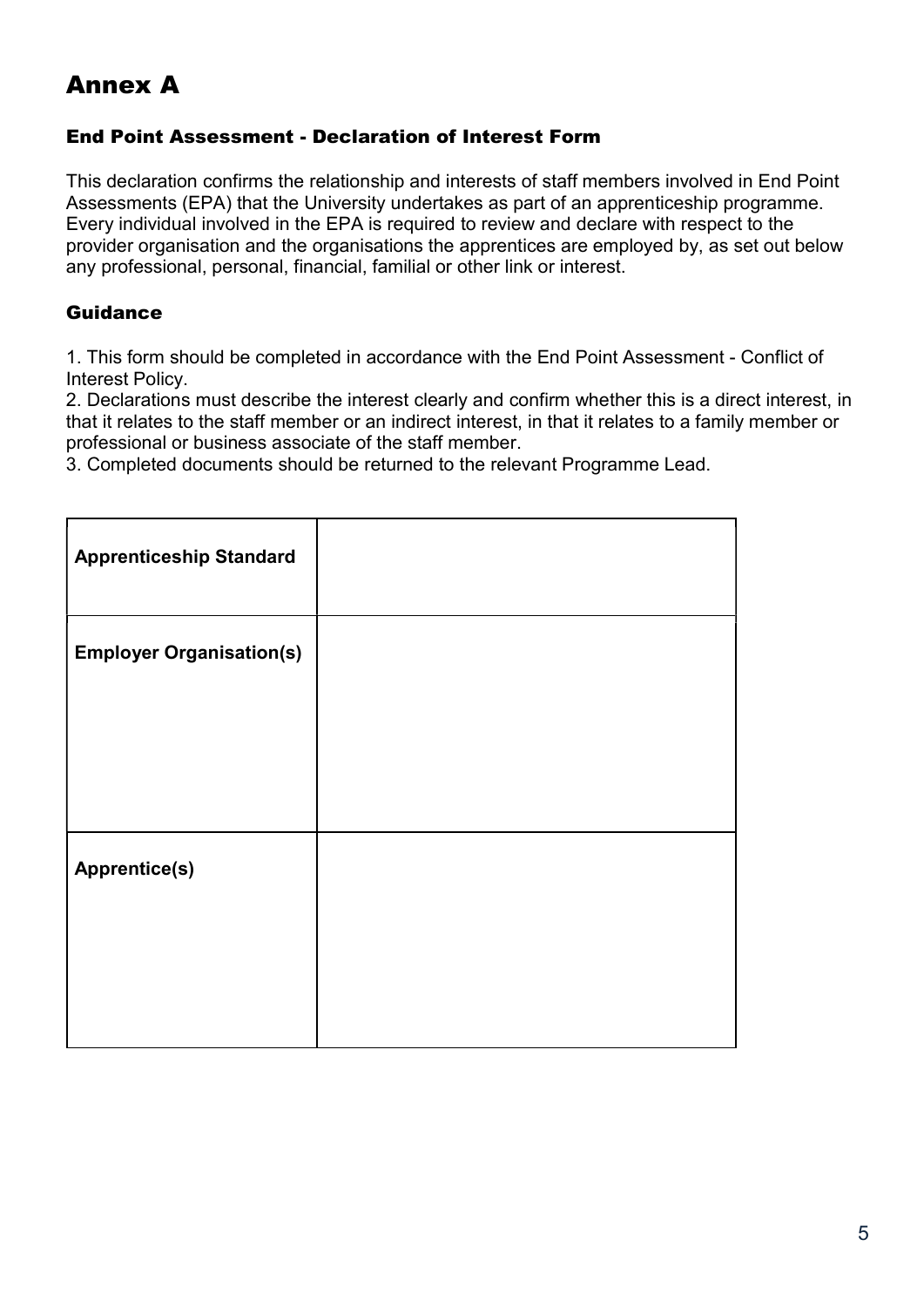### No Conflict of Interest Declaration

| 'NO INTEREST'<br><b>DECLARATION</b> | I can confirm that, to my knowledge neither I, nor my spouse,<br>partners or other family members have any conflict of interest<br>with the employer organisations or apprentices named above. |      |  |
|-------------------------------------|------------------------------------------------------------------------------------------------------------------------------------------------------------------------------------------------|------|--|
| <b>Signed</b>                       |                                                                                                                                                                                                | Date |  |
| <b>Name</b>                         |                                                                                                                                                                                                |      |  |

## Declaration of Interest

| <b>DECLARATION OF INTEREST</b> |  | I can confirm that mine, my spouse, partners and<br>other family interests in the employer organisation<br>named or apprentices named above are as set out<br>below. |      |  |  |
|--------------------------------|--|----------------------------------------------------------------------------------------------------------------------------------------------------------------------|------|--|--|
| <b>Signed</b>                  |  |                                                                                                                                                                      | Date |  |  |
| <b>Name</b>                    |  |                                                                                                                                                                      |      |  |  |